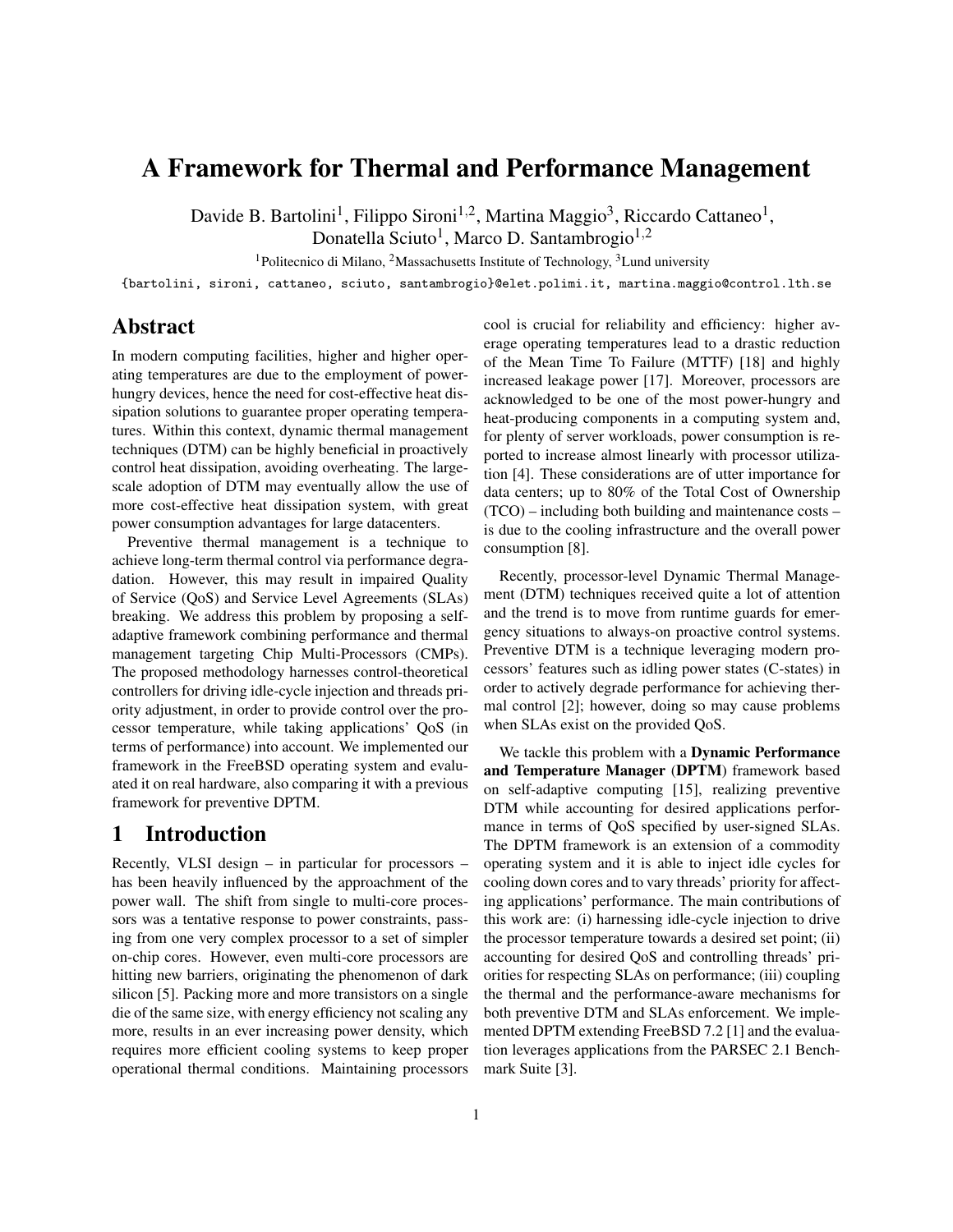# 2 State of the Art

Dynamic Thermal Management (DTM) has been an active research topic in the recent years; some relevant works found in literature are surveyed in this section.

Rohou and Smith [14] presented an evaluation of the idle-cycle injection. Since then, many researchers have exploited their early findings. Kumar and Thiele [9] proposed a DTM technique for real-time systems with the objective of minimizing the system peak temperature while meeting deadlines. The authors implemented a scheduler based on leaky-bucket shapers able to dynamically inject idle cycles and delay execution without violating deadlines. Experimental results show that the peak temperatures observed are 8.8 K lower with respect to those observed using a standard real-time scheduler. This technique is simple, effective, and able to manage any task arrival pattern; however, it is tailored to processors lacking Dynamic Voltage and Frequency Scaling (DVFS).

Gupta and Mahapatra [7] developed a DTM technique for real-time systems able to reduce violations of temperature constraints through DVFS and still meeting task deadlines. They implemented an on-line technique relying on a feedback controller that sets voltage and frequency so as to reduce thermal dissipation and meet deadlines. This can be done considering as input an upperbound system temperature, the past system temperatures, and the jobs slacks. Simulation results show that constraint violations are reduced by 18.9% on average.

Recently, Bailis et al. [2] proposed *Dimetrodon*, a framework for desktop and server systems realizing preventive DTM through idle-cycle injection [14]. They argue that DVFS is an invasive technique and should be used only when relevant temperature variations are needed. Idle-cycle injection, instead, guarantees fine-grained control over the thermal dissipation of each running thread. Dimetrodon was implemented within the FreeBSD 7.2 kernel and evaluated on CPU-intensive workloads. The gathered data demonstrate that Dimetrodon obtains a better temperature/performance trade-off with respect to DVFS for temperature reductions of up to 30% of the idle temperature. A drawback of Dimetrodon lies in the logic employed to inject idle cycles, which are inserted randomly without considering possible SLAs on the delivered QoS. Moreover, the system does not allow to define a set point for the processor temperature, but just the idle-cycle injection probability.

The DPTM framework we propose builds upon the methodology harnessed by Dimetrodon and addresses its drawbacks, allowing to specify a temperature set point and coupling thermal-awareness with performanceawareness in order to avoid breaking SLAs.



Figure 1: Average processor temperature with a race-toidle (4.4BSD) scheduler and the DPTM framework when executing the same compute-bound workload.

# 3 Methodology

Typical scheduling infrastructures in commodity operating systems adhere to the race-to-idle approach: applications are run to completion in order to idle the system as soon as possible, thus increasing the throughput of applications. This approach is generally energy-efficient overall [6], but it leads to higher peak power draw and thus to higher maximum chip temperatures. To contrast this – sometimes undesirable – property, whenever applications can afford a decrease in their throughput the scheduling infrastructure may exploit policies to reduce the peak power, thus reducing the maximum processor temperature and consequently requiring less power to operate the cooling infrastructure, the costs of which greatly impacts the management expenses, especially in the context of data centers and server farms [13, 8]. Our proposed approach exploits this idea and Figure 1 shows an example execution highlighting the difference between a common race-to-idle approach and that proposed in this paper. Temperature reduction can be achieved by injecting idle cycles during the execution of a workload, letting the processor briefly go to a low power state, thus reducing the instantaneous absorbed power and, subsequently, the chip temperature. Randomly injecting idle cycles (as done in state-of-the-art approaches [2]), however, cannot be affordable when SLAs exist on the performance of some applications. Our methodology applies to this scenario, where processor-bound applications are assigned highlevel QoS goals in terms of desired throughput, similarly to what was proposed in different contexts [16]. Exploiting this knowledge, we can choose the victim tasks of the idle-cycle injection process among applications not bound to an SLA, while not penalizing those with specified performance goals. Moreover, our framework also drives the scheduling priorities of SLA-bound applications in order to achieve finer performance control.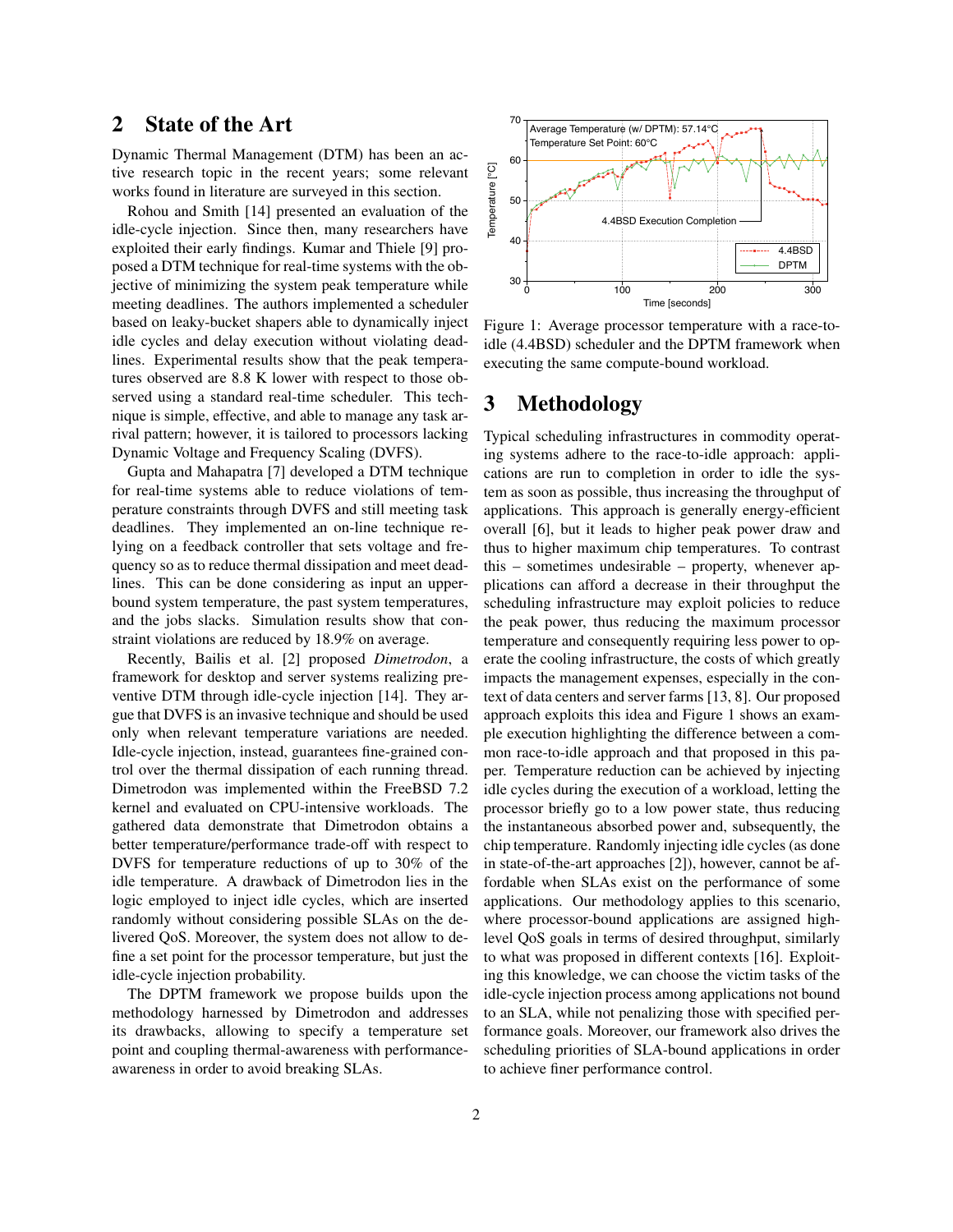#### 3.1 Control-Theoretical Models

To achieve control over peak and average processor temperature and processor-bound applications performance, we extend the scheduling infrastructure of a commodity operating system with a thermal-aware and a performance-aware policy. The former monitors the current processor temperature and drives idle-cycle injection to trigger the low-power mode in the cores, reducing the instantaneous absorbed power and, subsequently, the processor temperature. The latter observes user-defined throughput goals (i.e., SLAs on the QoS of specific applications) and the current throughput, driving the scheduling priority of the threads of SLA-bound applications in order to increase or decrease the processor time they are ensured, thus affecting their performance.

When designing the models, we considered a trade-off between accuracy and complexity. Systems usually show non-linear behavior, but accounting for non-linearity in the model often reduces the provable properties and can impair the possibility of building a controller. We approximate non-linearity with linear models by devising a strategy to estimate parameters and to reduce the imprecision due to non-linearities.

Bailis et al. [2] already discussed the basics of idlecycle injection. Conversely to that work, which is based on a thermal-unaware probabilistic policy, we adopt a control-theoretical policy with a feedback loop, able to automatically drive the average processor temperature towards a specified set point, with the aim of cutting down the thermal peak typical of a race-to-idle approach. Let  $T_i(k)$  be the temperature of the *i*-th core measured at time *k*; the goal of the controller is to stabilize  $T_i(k)$  close to the set point  $\tilde{T}$ . We assume the model shown in Equation (1) represents the processor's thermal characteristics.

$$
T_i(k+1) = T_i(k) + \mu_i \times idle_i(k)
$$
 (1)

The value  $idle_i(k) \in [0\%, 100\%]$  represents the fraction of idle time injected in the *i*-th core during the time interval between the  $k$ -th and  $k + 1$ -th sampling instants, while  $\mu_i$  is an unknown parameter. The control-theoretical system, designed as an adaptive deadbeat controller [10], computes  $idle<sub>i</sub>(k)$  per core at each sampling instant. A deadbeat controller is synthesized so as the closed-loop transfer function equals a pure delay, i.e., after one control step the set point  $\tilde{T}$  should be transferred to the output temperature. It is possible to analytically demonstrate that, if  $\mu_i$  is known, the set point will be attained [10] and the temperature will be kept at the reference level. Intuitively, idle cycles will be injected when the temperature gets too high, while no action will be taken while temperature remains lower than the set point. Since  $\mu_i$  cannot be given a priori, we estimate it based on the last temperature measurements through an Exponential Weighted Average (EWA) adaptive filter.

The performance-aware policy features another control-theoretical mechanism devoted to driving threads priorities; the policy requires user-defined goals to define SLAs and instrumented applications to provide throughput measures, similarly to what was proposed by Sironi et al. [16]. SLA-bound applications are assigned a throughput goal stated as an interval [*thrmin*,*thrmax*], where *thr<sub>min</sub>* is intended as the minimum performance satisfying the SLA and *thrmax* is a level over which no significant QoS improvements are achieved. Legacy (i.e., non instrumented) applications are assumed not to be bound to any SLA. Let  $r_i(k)$  be the throughput of the *i*-th application at time *k*; the goal of the controller is to keep the performance of each instrumented application close to its set point  $\tilde{r} = \frac{thr_{min}+thr_{max}}{2}$ . We assume the performance model in Equation (2).

$$
r_i(k+1) = r_i(k) + \eta_{i,j} \times \Delta priority_{i,j}(k)
$$
 (2)

The value  $\Delta priority_{i,j}(k) \in [-50, 50]$  represents the priority of the *j*-th thread of the *i*-th application, while  $\eta_{i,j}$ is an unknown parameter. At each sampling instant, the control-theoretical system computes ∆*priorityi*, *<sup>j</sup>* (*k*) per thread per application. Also in this case, the closed-loop system is designed to be a pure delay. As for the thermalaware policy, if  $\eta_i$  is known then the set point signal will be attained. The ∆*priority* will be decreased whenever performance is getting higher than needed, while higher priority will be given when the desired QoS is not being met. Also in this case, the parameter  $\eta_{i,j}$  is periodically estimated with an EWA adaptive filter.

#### 3.2 Performance-Temperature Trade Off

Within the DPTM framework, a synergy is created between the thermal and performance-aware policies by means of a heuristic, which couples them for stronger performance control and finer thermal control. Since the performance-aware policy is in place to avoid breaking SLAs, this policy has precedence over the thermal-aware one. More in detail, when an application bound to an SLA is running below its *thrmin*, the performance-aware policy is able to mark its threads to *prevent idle*. Conversely, when a controlled application is over performing (i.e., its throughput is above *thrmax*), its threads are marked to *force idle*. The thermal-aware policy uses these two flags to never charge idle time to threads of applications not respecting their SLA, while always charging idle time to threads of applications running faster than needed. In practice, performance is traded for temperature reduction only if no SLAs get broken.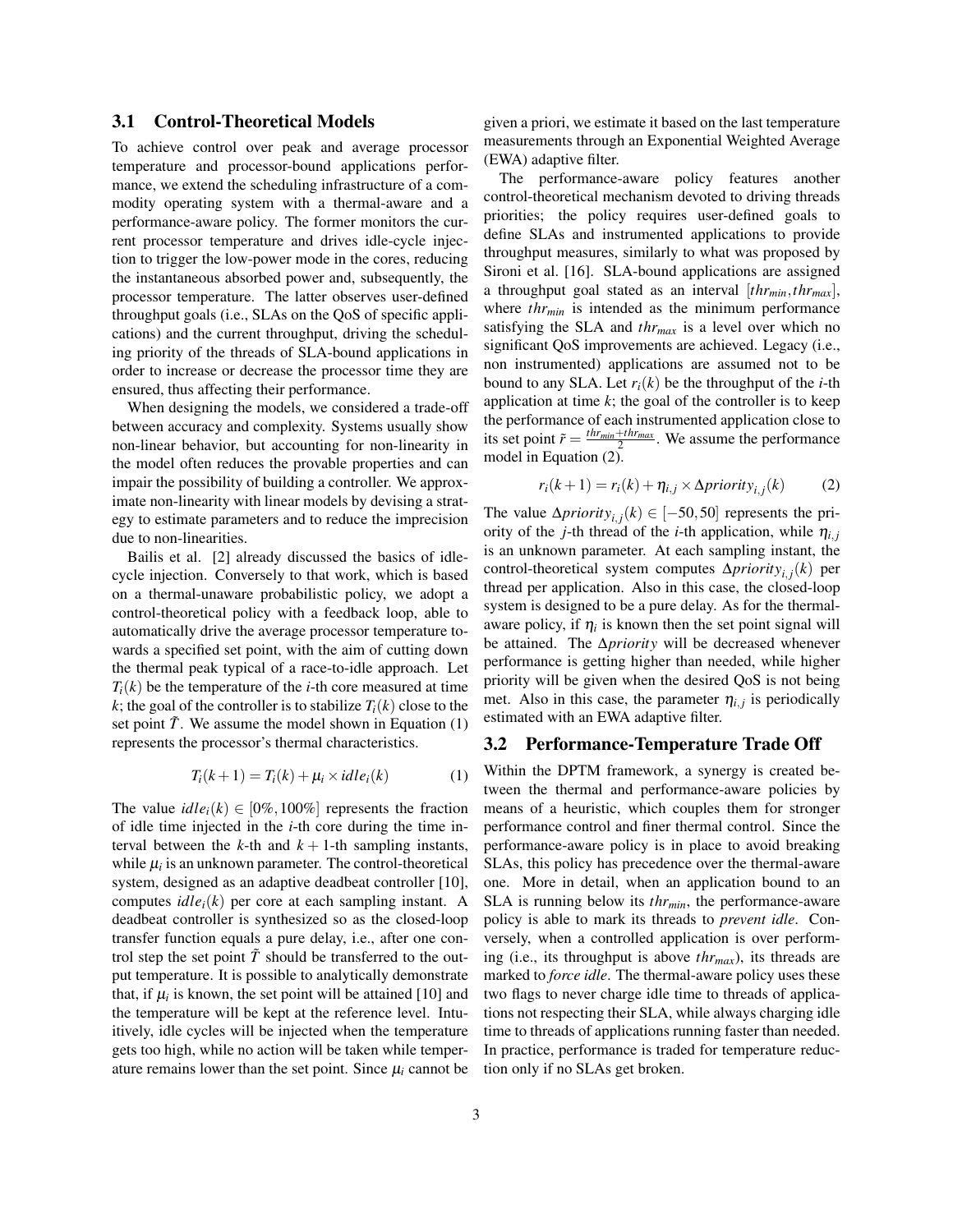### 4 Implementation

We implemented the proposed DPTM framework as an extension of FreeBSD 7.2, modifying the 4.4BSD scheduler<sup>1</sup>. The thermal-aware policy consists of a set of high-priority kernel threads measuring the temperature of cores and a high-priority kernel thread implementing the control-theoretical system described in Section 3.1, Equation (1). Temperature measurements are gathered by reading the appropriate Model Specific Register (MSR) for each core, with an accuracy of 1◦C. Temperature constraints are defined through the sysctl utility. Similarly, the performance-aware policy is made up of a set of timers computing the throughput of applications and a high-priority kernel thread implementing the controltheoretical system described in Section 3.1, Equation (2). The infrastructure for throughput measurements is a complete port of the Heart Rate Monitor (HRM), proposed by Sironi et al. [16], to FreeBSD 7.2 kernel.

The 4.4BSD scheduler is based on a multilevel feedback queues infrastructure: all runnable threads are assigned a priority determining the run queue they are placed on and threads are migrated according to their changing priority. In selecting the new thread to run, the scheduling infrastructure scans the run queues from the highest to the lowest priority and it chooses the first thread found on the first non-empty run queue. Multiple threads on the same run queue are managed in a round robin fashion and are assigned a fixed timeslice of 100 ms [11]. In extending the 4.4BSD scheduling infrastructure, we were careful to preserve its desirable properties, like non-starvation and priority decay.

The performance-aware policy is an extension of the scheduling infrastructure acting in a decoupled fashion. The priority of threads is adjusted using an additive term (∆*priorityi*, *<sup>j</sup>* ) for each thread *j* of an SLA-bound application *i*. This operation induces the migration of the threads from a run queue to another, according to goals and performance. The 4.4BSD scheduler subdivides threads in five scheduling classes according to their assigned priority. The performance-aware policy works on threads in the *time-sharing user* class (i.e., regular applications' threads) and further checks are applied in order to avoid the additive term to modify the scheduling class of a thread (e.g., to the *real-time user* or to *idle* classes). The policy also sets an additional per-thread flag, allowing to realize the synergy with the thermal-aware policy; each thread *j* of a performance-controlled application *i* is marked either *force idle* or *prevent idle* as explained in Section 3.2.

The thermal-aware policy acts in coordination with the 4.4BSD scheduler: when the scheduler chooses the next thread to run, the control-theoretical system decides whether to actually execute it or to schedule the idle thread instead. The preemption of system critical threads (i.e., bottom-half kernel threads, such as interrupt handlers, or top-half kernel threads) and of threads marked *prevent idle* is automatically impeded, while the idle thread is always set to be executed if the next chosen thread by the 4.4BSD algorithm is marked *force idle*.

# 5 Experimental Evaluation

The experimental evaluation of the DPTM framework was carried out in two parts. The first part concerns the evaluation of the thermal-aware policy alone and a comparison with Dimetrodon, a state-of-the-art framework for preventive DTM with available source code [12]; this part is covered in Section 5.1. The second part, covered in Section 5.2, evaluates the complete DPTM framework.

#### 5.1 Thermal-Aware Policy

To experimentally characterize the thermal-aware policy, we used a workstation equipped with an Intel Core i7- 990X six-core processor, 6 GB of DDR3-1066 non-ECC RAM, and FreeBSD 7.2. Intel Hyper-Threading (HT) and Turbo Boost were disabled while Enhanced Intel Speed-Step was enabled to allow the processor to enter lowpower modes. The operating system was configured to boot either the Dimetrodon kernel or the DPTM kernel. The high-priority kernel threads for measuring the cores temperatures and implementing the idle-cycle injection controller in the DPTM framework were set to run with a period equal to the 4.4BSD scheduler timeslice (i.e., 100ms). We evaluated the thermal-aware policy by running applications from the PARSEC 2.1 Benchmark Suite, each run consisting of ten consecutive executions of the same application; the same experiments were repeated with Dimetrodon and with the DPTM framework. The idle-cycle injection probability parameter of Dimetrodon (which uses an open-loop probabilistic idle-cycle injection policy and provides no possibility of choosing a set point) was empirically chosen for each application, with the duration of each idle period always set to 50 ms; the temperature set point for DPTM framework was set to a value close to the average temperature measured with Dimetrodon (arbitrarily chosen as the closest smaller multiple of five, e.g., 55  $\degree$ C when Dimetronon yields 59  $\degree$ C).

Table 1 reports the data coming from this first experiments. Each row shows the results for one of the applications showing, for the two frameworks, the configuration parameter and the average and standard deviation of

<sup>&</sup>lt;sup>1</sup>FreeBSD 7.2 supports two different schedulers: 4.4BSD and ULE. We chose 4.4BSD as a base for fair comparison with Dimetrodon [2].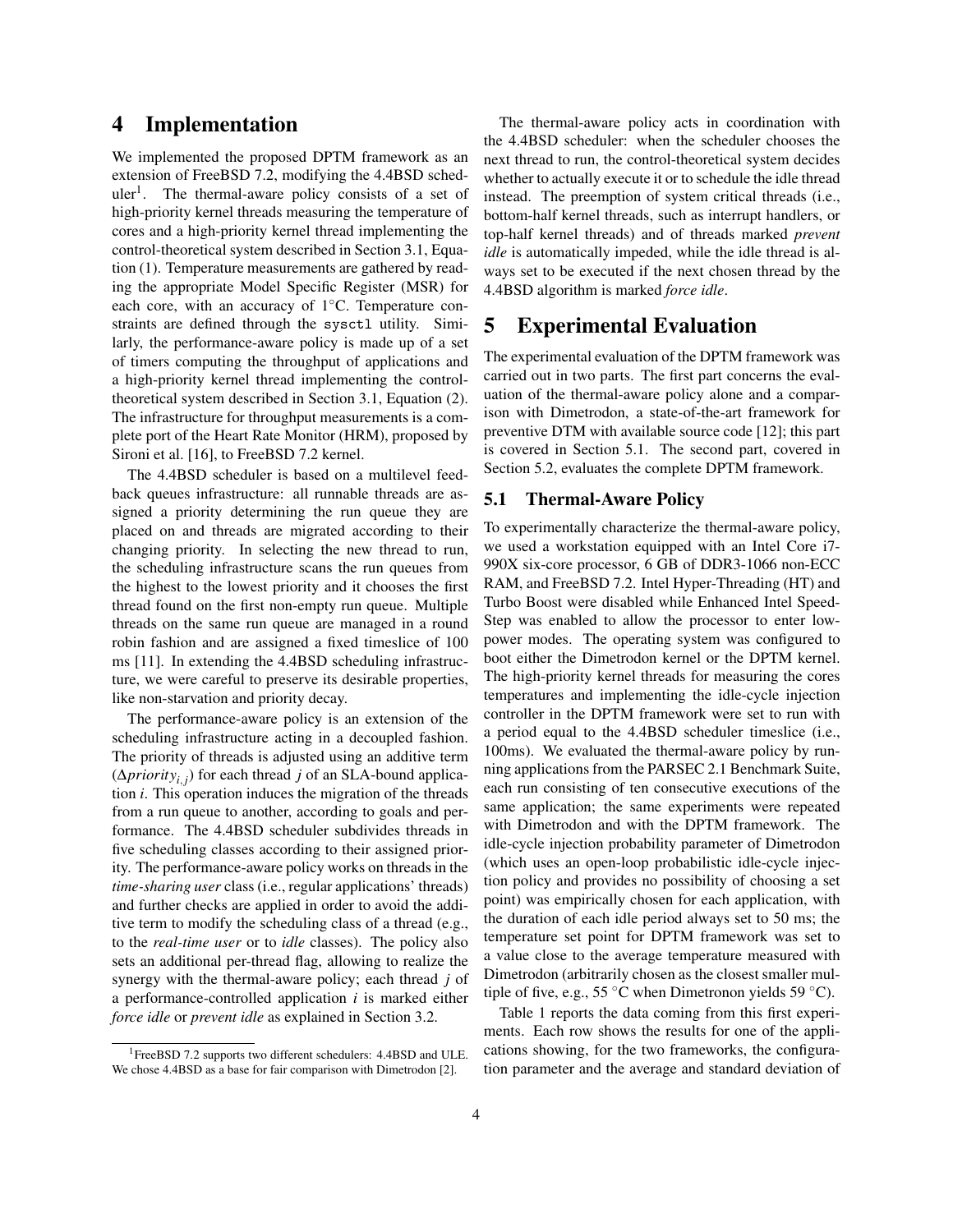Table 1: Data from the evaluation of the DPTM framework's thermal-aware policy and comparison with Dimetrodon. The configuration parameters are shown along with the resulting average and standard deviation of the measured processor temperature. The performance speedup of the DPTM framework over Dimetrodon is also reported.

| Application  | Dimetrodon      |                               |                                           | <b>DPTM</b> framework                      |                               |                                           | Dimet rodon<br><b>DPTM</b> |
|--------------|-----------------|-------------------------------|-------------------------------------------|--------------------------------------------|-------------------------------|-------------------------------------------|----------------------------|
|              | Idle Inj. Prob. | Avg $\lceil^{\circ} C \rceil$ | Std. Dev. $\lceil^{\circ} \text{C}\rceil$ | Set Point $\lceil^{\circ} \text{C} \rceil$ | Avg $\lceil^{\circ} C \rceil$ | Std. Dev. $\lceil^{\circ} \text{C}\rceil$ | Perf. Speedup              |
| blackscholes | 50%             | 51.16                         | 3.45                                      | 50                                         | 49.96                         | 2.98                                      | $1.27\times$               |
| ferret       | 20%             | 58.02                         | 5.01                                      | 55                                         | 56.36                         | 2.97                                      | $1.12\times$               |
| fluidanimate | 10%             | 60.48                         | 2.36                                      | 60                                         | 58.86                         | 3.20                                      | $1.32\times$               |
| swaptions    | 50%             | 59.00                         | 4.60                                      | 55                                         | 54.03                         | 3.33                                      | $1.57\times$               |

the measured processor temperature. The last column reports the performance speedup obtained using the DPTM framework with respect to using Dimetrodon. These data are also represented in Figure 2. From the plots, it is immediate to see how the proposed thermal-aware policy was able to achieve at least the same temperature reduction measured with Dimetrodon (by attaining the chosen set points), with the advantage of also achieving a runtime reduction (i.e., performance speedup) between  $1.12\times$  and  $1.57\times$ . This speedup is due to the feedback loop-based policy of the DPTM framework, which avoids to inject unnecessary idle cycles, conversely to the static probabilistic injection employed by Dimetrodon.

#### 5.2 Complete DPTM framework

The second part of the experimental section evaluates the whole DPTM framework. To do so, we used a workstation equipped with an Intel Core i7-870 quad-core processor running at 2.93 GHz, 4 GB of DDR3-1066 non-ECC RAM, and FreeBSD 7.2 configured to boot with the DPTM kernel. The overall experimental setup is analogue to that used for the first part of the evaluation. The workload for this test combines four 4-threaded instances of the *swaptions* benchmark to simulate a resource-limited scenario. Three of the four instances are used to simulate non SLA-bound applications, while one is bound to a high-level throughput goal expressed in number Monte Carlo simulations per second. On the employed workstation, a single 4-threaded instance of *swaptions* run alone achieves a throughput of about 90000 sims/s, while four instances run at the same time with the base 4.4BSD scheduler yield a throughput of about 22500 sims/s each; in this latter scenario, the processor temperature reaches 80◦ C after a few seconds. The experiment consists in setting a higher performance goal for one of the instances (i.e., between 37000 and 43000 sims/s) and, at the same time, specifying a processor temperature set point at 60◦ C. Figure 3 shows both the throughput achieved by the SLA-bound application and the processor temperature



Figure 3: Results for four 4-threaded instances of swaptions. One of the instances is bound to an SLA with a throughput goal of 40000 sims/s and a range between 37000 and 43000 sims/s. The thermal set point is 60◦ C.

trace during the experiment. This experiment provides evidence of the full capabilities of the DPTM framework which, beyond applying preventive DTM to cap thermal peaks, is also able to let SLA-bound processor intensive applications meet their QoS goal in terms of throughput.

### 6 Discussion and Future Work

The experimental evaluation of the DPTM framework, which we presented in this paper describing its base methodology and its current implementation on FreeBSD 7.2, shows its efficacy in realizing preventive DTM while accounting for existing SLAs on processorbound applications' QoS in terms of throughput. The results show that the DPTM framework advances the stateof-the-art – represented by Dimetrodon – in terms of preventive DTM, while also adding the novelty of a coupled performance and thermal-aware policy.

What is presented in this paper is a preliminary incarnation of the DPTM framework, aimed at demonstrating the soundness of the methodology; some simplifications were made in order to produce a proof-of-concept, opening ways for future works further improving the frame-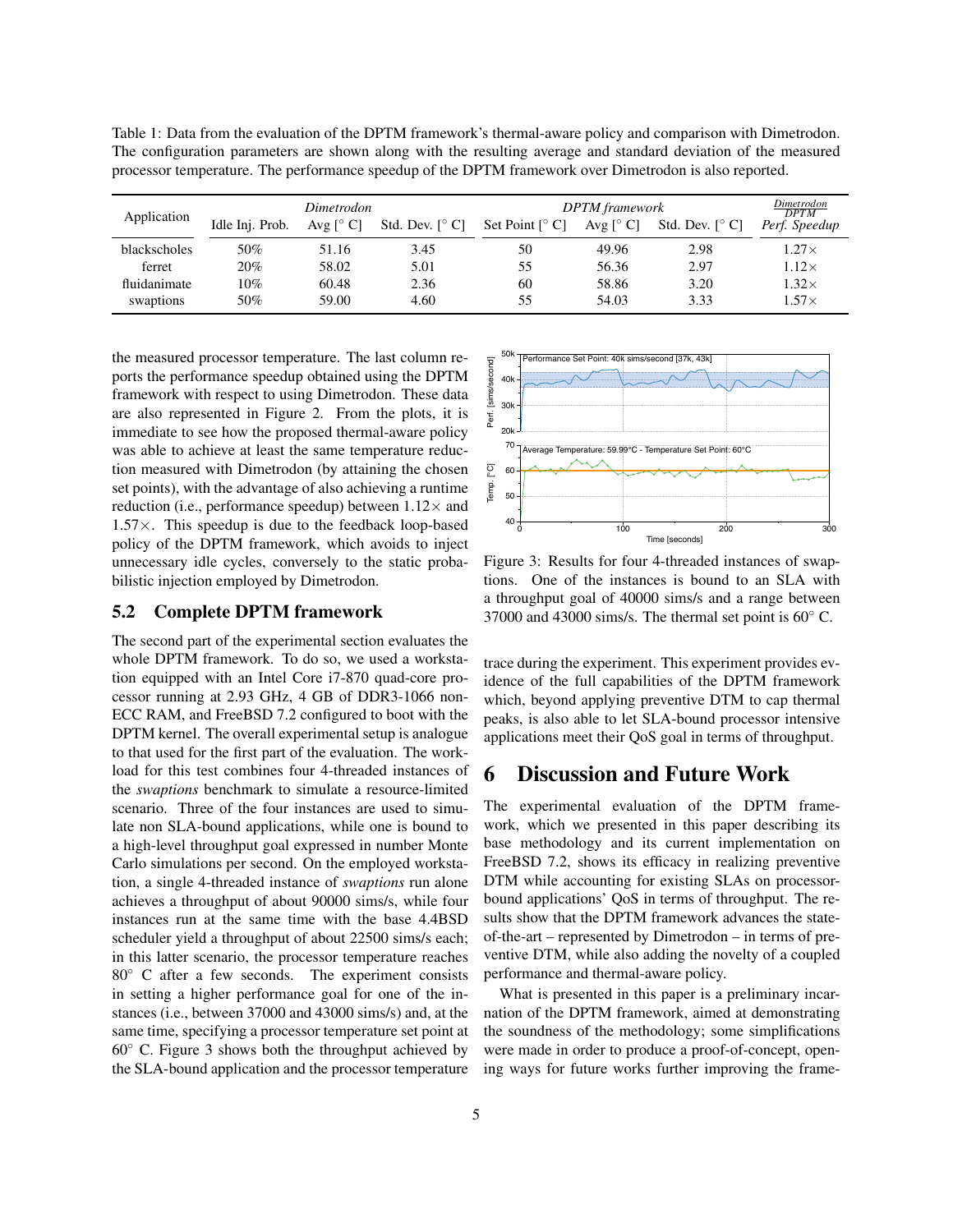

Figure 2: Results from the evaluation of the thermal-aware policy of the DPTM framework. The Figures represent the processor temperature traces; the respective aggregate data and used parameters are also reported in Table 1.

work. For instance, the thermal-aware policy is currently based on per-core controllers considering only the measured core temperature for driving idle-cycle injection; while this approach works in practice, it ignores thermal coupling among cores, which can be relevant on modern Chip Multi-Processors (CMPs) and could be considered in future works. Another improvement could be refining the idle-cycle injection mechanism to equally charge idle cycles to all the threads of a parallel application, avoiding artificial critical paths slowing down only one thread in case of synchronization points.

On the performance-aware policy side, an improvement would be also considering performance goals in terms of latency or response time, which could allow characterizing applications such as web servers, making the DPTM framework more widely applicable. Moreover, the assumed performance model is not the most accurate possible and, despite working quite well in practice, the system could benefit from a more accurate modeling.

A topic non directly covered in this paper is the sit-

uation where SLAs cannot be met with available system resources. For instance, the experiment presented in Section 5.2 could be repeated by setting SLAs on all the four applications with performance goals too high to be attained at the same time on the reference workstation. According to the current implementation of the DPTM framework, in this situation the thermal-aware policy would be disabled (all the threads would be marked *prevent idle*) and the available resources would be fairly distributed by the performance-aware policy to the SLAbound applications weighted with respect to their goal. Hence, no application would respect its SLA, but the performance of each would be proportional to the respective goals. This way, the system realizes sort of different QoS levels in case the system resources are not enough to fully respect the SLAs. Improvements in this scenario could come from refinements to the heuristic coupling the thermal and the performance-aware policies for more flexibility, allowing configuring different degrees of priority between the two.